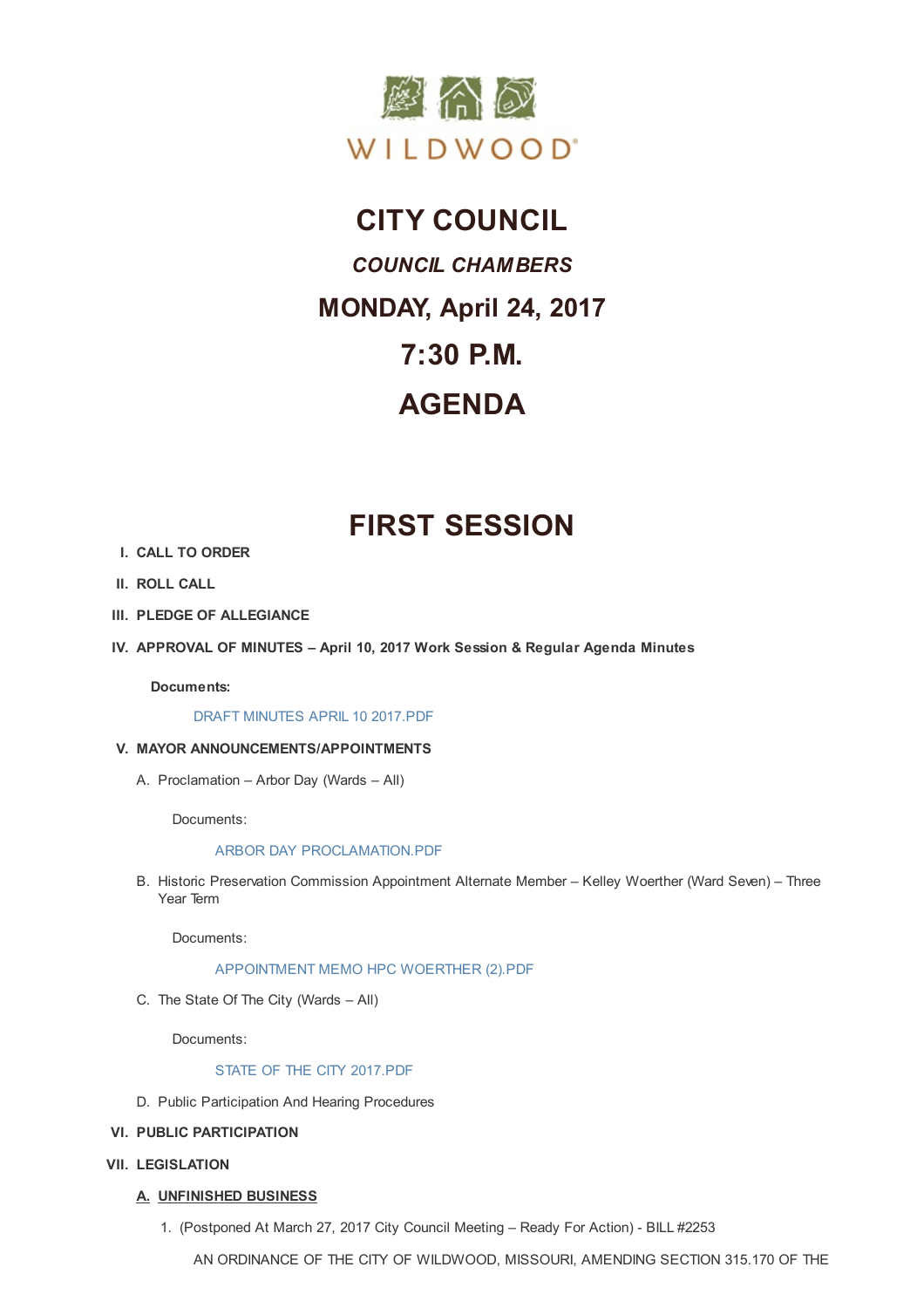CODE OF ORDINANCES OF THE CITY OF WILDWOOD BY DELETING IT IN ITS ENTIRETY AND ENACTING, IN LIEU THEREOF, A NEW SECTION 315.170 RELATING TO THE OBSTRUCTION OF A STREET WITH A GATE, INCLUDING THE ESTABLISHMENT OF CONDITIONS UNDER WHICH A GATE MAY BE AUTHORIZED AT THE ENTRANCE TO A PRIVATE STREET. Recommended by the City Council (Second Reading) (Wards – All) Direct Budgetary Impact: None

Documents:

#### BILL 2253.PDF

2. BILL #2256

AN ORDINANCE AMENDING SECTIONS 115.095, 145.020, AND 145.050 OF THE CODE OF ORDINANCES OF THE CITY OF WILDWOOD BY DELETING THEM IN THEIR ENTIRETY; ENACTING, IN LIEU THEREOF, NEW SECTIONS 115.095, 145.020, AND 145.050 OF THE CODE OF ORDINANCES; AMENDING SUBSECTION (A) OF SECTION 145.060 BY DELETING IT IN ITS ENTIRETY; ENACTING, IN LIEU THEREOF, A NEW SUBSECTION (A) OF SECTION 145.060; AND AUTHORIZING THE CITY ADMINISTRATOR TO NEGOTIATE AND EXECUTE AGREEMENTS NOT TO EXCEED THE AMOUNT OF TEN THOUSAND DOLLARS (\$10,000.00). Recommended by the Administration and Public Works Committee (Second Reading) (Wards – All) Direct Budgetary Impact: None

Documents:

#### BILL 2256.PDF

3. BILL #2257

AN ORDINANCE AUTHORIZING THE DIVISION OF A TEN (10) ACRE TRACT OF LAND, BEING IN LOT 18 OF THE SUBDIVISION OF COURTOIS OR HAMILTON CREEK TRACT [ST. LOUIS COUNTY LOCATOR NUMBER 28V440023], LOCATED IN U.S. SURVEY 3206, TOWNSHIP 44 NORTH, RANGE 3 EAST, CITY OF WILDWOOD, MISSOURI; AND MORE SPECIFICALLY SITUATED ON THE EAST SIDE OF ALT ROAD, SOUTH OF STATE ROUTE 109, FOR THE PURPOSES OF CREATING TWO (2) PARCELS OF GROUND, HEREAFTER TO BE KNOWN AS LOTS A AND B OF 'TINKER ESTATES.' Recommended by the Department of Planning and Parks (Second Reading) (Ward – Six) Direct Budgetary Impact: None

Documents:

#### BILL 2257.PDF

4. BILL #2258

AN ORDINANCE OF THE CITY COUNCIL OF THE CITY OF WILDWOOD, MISSOURI AUTHORIZING THE ACCEPTANCE OF THE DEDICATION OF PRIVATE PROPERTY TO THE CITY OF WILDWOOD, MISSOURI FOR PUBLIC RIGHT-OF-WAY PURPOSES AND OTHER USES, ALONG WITH A PERMANENT CROSS-ACCESS EASEMENT TO THIS AREA, WHICH WILL ALLOW ENTRY/EXIT FROM IT TO MANCHESTER ROAD, WHILE PROVIDING THE NEEDED SIZE TO ACCOMMODATE A STRUCTURE FOR THE PURPOSES OF SALT STORAGE, THE LOCATION BEING SITUATED AT THE NORTHWEST CORNER OF ST. ALBANS ROAD AND MANCHESTER ROAD, AND KNOWN AS "ST. ALBANS ROAD DEDICATION AND EASEMENT PLAT. Recommended by the Administration and Public Works Committee. (Second Reading) (Ward - One) Direct Budgetary Impact: None

Documents:

#### BILL 2258.PDF

5. BILL #2259

AN ORDINANCE AUTHORIZING THE MAYOR TO NEGOTIATE AND EXECUTE CONTRACTS ON BEHALF OF THE CITY OF WILDWOOD WITH CERTAIN CONTRACTORS TO CONSTRUCT A NEW SALT STORAGE FACILITY, INCLUDING OTHER INCIDENTAL ITEMS, AS SHOWN ON THE CONSTRUCTION DRAWINGS AND SPECIFICATIONS, TO BE LOCATED AT 17955 MANCHESTER ROAD WITHIN THE CITY OF WILDWOOD. Recommended by the Administration and Public Works Committee. (Second Reading) (Ward - One) Direct Budgetary Impact: \$792,299.64

Documents:

#### BILL 2259.PDF

6. BILL #2260

AN ORDINANCE AUTHORIZING THE MAYOR TO NEGOTIATE AND EXECUTE ON BEHALF OF THE CITY A DONATION AGREEMENT FOR THE ACQUISTION OF REAL PROPERTY LOCATED AT 17955 MANCHESTER ROAD WITHIN THE CITY OF WILDWOOD. Recommended by the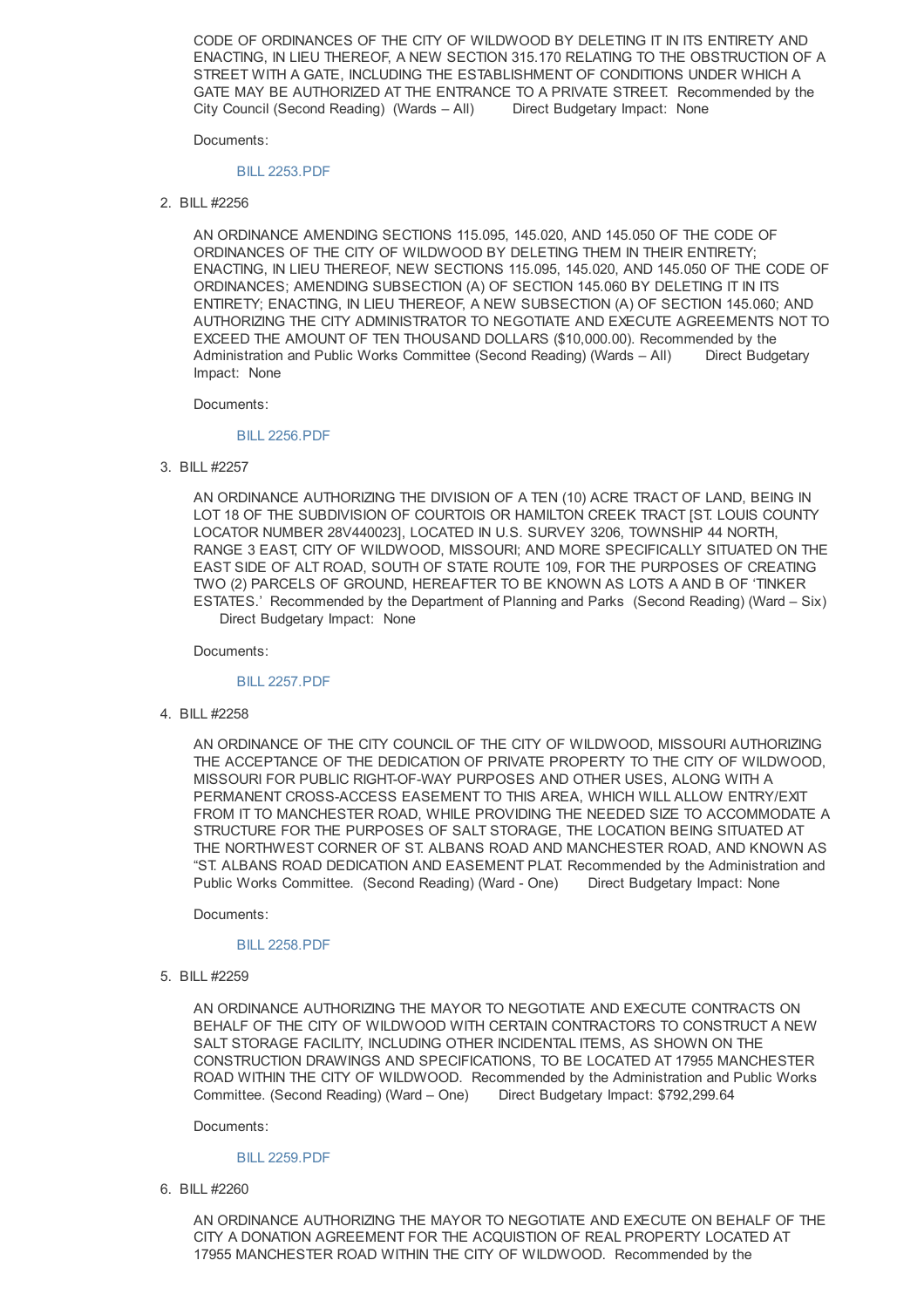Administration and Public Works Committee. (Second Reading) (Ward - One) Direct Budgetary Impact: None

Documents:

#### BILL 2260.PDF

7. BILL #2261

AN ORDINANCE AUTHORIZING THE MAYOR TO NEGOTIATE AND EXECUTE ON BEHALF OF THE CITY A COST SHARE AGREEMENT WITH THE MISSOURI DEPARTMENT OF CONSERVATION FOR THE REMOVAL OF BUSH HONEYSUCKLE IN ANNIVERSARY PARK. Recommended by the City Administrator (Second Reading) (Ward - Four) Direct Budgetary Impact: \$6,000.00

Documents:

#### BILL 2261.PDF

#### **B. NEW BUSINESS**

- 1. Certification Of April 4, 2017 Municipal Election
	- 1. RESOLUTION #2017-12

A RESOLUTION OF THE CITY COUNCIL OF THE CITY OF WILDWOOD, MISSOURI, CERTIFYING THE RESULTS OF THE APRIL 4, 2017, GENERAL MUNICIPAL ELECTION (Wards  $-$  All)

Documents:

#### RESOLUTION 2017-12.PDF

2. Swearing-In Ceremony

#### **VIII. ADJOURNMENT**

**15 Minute Recess Refreshments Included**

**SECOND SESSION**

#### **IX. CALL TO ORDER**

**X. ROLL CALL**

#### **XI. MAYOR APPOINTMENTS/ANNOUNCEMENTS**

- A. Appointments
	- 1. Mayor Pro Tempore

Documents:

#### MAYOR PRO TEMPORE LARRY MCGOWEN NOMINATION.PDF

2. City Council Liaison – Planning And Zoning Commission

Documents:

#### PLANNING AND ZONING COMMISSION LIAISON RAY MANTON NOMINATION.PDF

- 3. Mayor Membership Planning And Zoning Commission
- 4. Council Committee Assignments Administration/Public Works, Planning/Parks, And Economic Development

Documents:

#### COUNCIL COMMITTEE ASSIGNMENTS - APRIL 2017.PDF

5. Council Liaisons To Citizen Committees – Architectural Review Board (1), Board Of Public Safety (1), Historic Preservation Commission (2), And Rural Internet Access Committee (2)

Documents: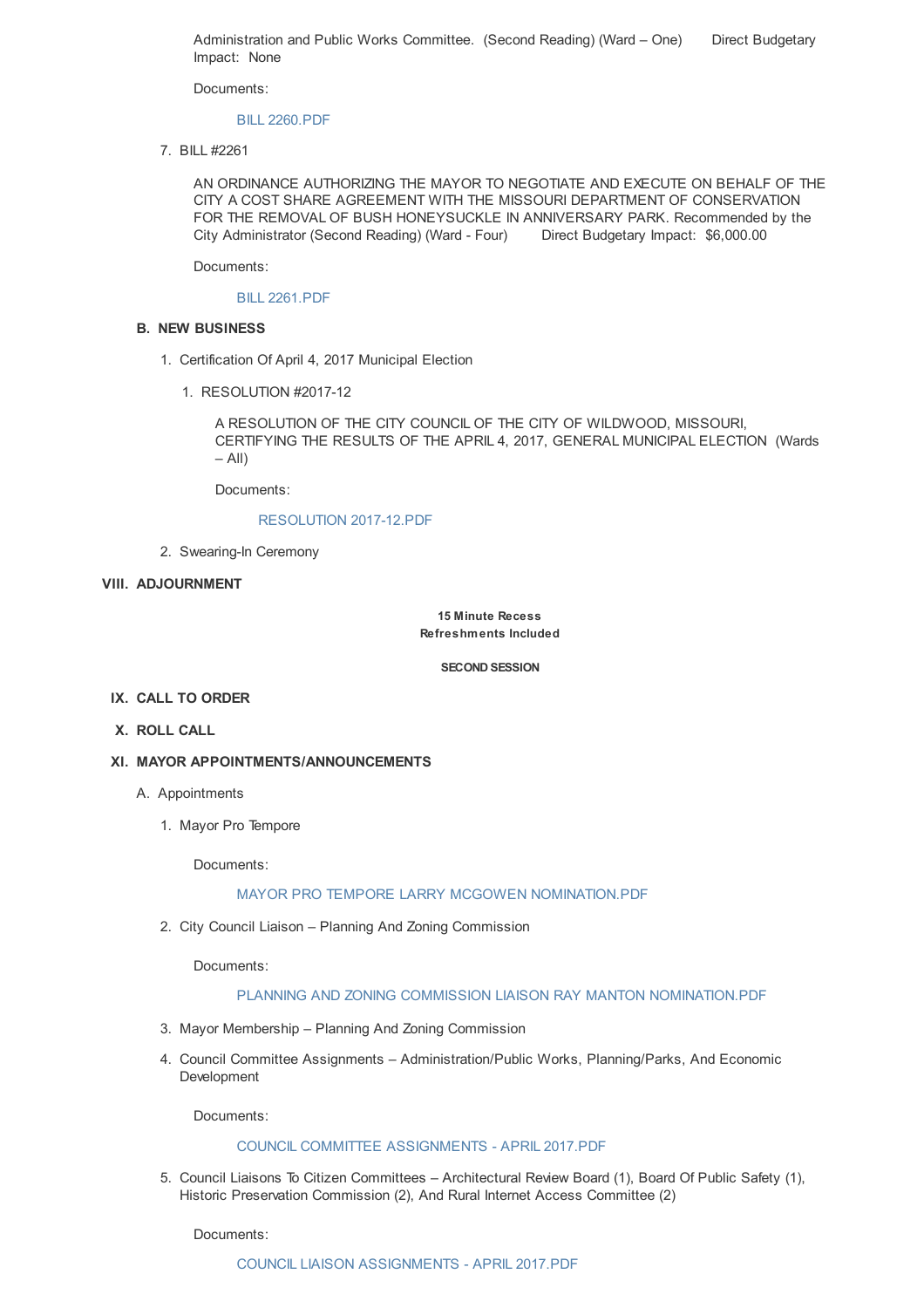B. Public Participation And Hearing Procedures

#### **XII. PUBLIC HEARING(S)**

A. H.R. 1-16 Ryan L. And Katherine C. Dingley

16002 Surfview Court, Wildwood, Missouri, 63040 - A request to place a single-family dwelling, which is located at 2550 Eatherton Road (Locator Number 24V530032), known as The Cottage in Wildwood, c. 1918, per St. Louis County Tax Records and City of Wildwood's Historic Building Inventory [Survey 2014- 15, Page 50 of 298], on the City's Historic Register. This tract of land is zoned C-2 Shopping District. The property owners submitted an application to place this building onto the City's Historic Register with the intent of its reuse as a retail business/restaurant, with possible waivers to and/or incentives for such, which can only be considered by the City Council, if historic preservation goals are met. (Ward - Eight)

Documents:

HR 01-16.PDF

#### **XIII. LEGISLATION**

#### **A. NEW BUSINESS -**

1. BILL # 2262

AN ORDINANCE OF THE CITY OF WILDWOOD, MISSOURI, AMENDING CHAPTER 390 OF THE CODE OF ORDINANCES OF THE CITY OF WILDWOOD BY MODIFYING TWO SCHOOL SPEED ZONES ON MANCHESTER ROAD FOR THE POND ELEMENTARY SCHOOL AND WILDWOOD MIDDLE SCHOOL Recommended by the Board of Public Safety (First Reading) (Ward - One) Direct Budgetary Impact: \$600.00

Documents:

#### BILL 2262.PDF

2. BILL #2263

AN ORDINANCE OF THE CITY OF WILDWOOD, MISSOURI, AMENDING CHAPTER 390 OF THE CODE OF ORDINANCES OF THE CITY OF WILDWOOD BY ADDING NO PARKING RESTRICTIONS ON CARRIAGE VIEW DRIVE AND CARRIAGE VIEW COURT. Recommended by the Board of Public Safety (First Reading) (Ward - Eight) Direct Budgetary Impact: None

Documents:

#### BILL 2263.PDF

3. BILL #2264

AN ORDINANCE OF THE CITY OF WILDWOOD, MISSOURI, AMENDING SECTION 217.050 OF THE CODE OF ORDINANCES OF THE CITY OF WILDWOOD BY DELETING IT IN ITS ENTIRETY AND ENACTING, IN LIEU THEREOF, A NEW SECTION 217.050; AMENDING SECTIONS 217.020, 415.030, 415.090 AND 415.110; ADDING A NEW SECTION 415.600; DESIGNATING AQUACULTURE AS A CONDITIONAL USE WITHIN ANY RESIDENTIAL ZONING DISTRICT; ENACTING NEW PARAMETERS FOR THE TREATMENT OF LEGAL, NONCONFORMING USES OF THIS SAME NATURE; AND IMPLEMENTING NEW REGULATIONS WITHIN THE NOISE CONTROL CODE THAT DESCRIBE AND MANAGE EMITTERS OF SOUND THAT PRODUCE SUCH ON A CONTINUOUS BASIS FOR EXTENDED PERIODS OF TIME. Recommended by the City Council (First Reading) (Wards – All) Direct Budgetary Impact: None

Documents:

#### BILL 2264.PDF

#### **B. RESOLUTIONS –**

1. RESOLUTION 2017-13

A RESOLUTION OF THE CITY COUNCIL OF THE CITY OF WILDWOOD, MISSOURI, ESTABLISHING THE DATE AND TIME OF REGULAR MEETING OF THE CITY COUNCIL. Recommended by Mayor Bowlin. (Wards – All) Direct Budgetary Impact: None

Documents:

#### RESOLUTION 2017-13.PDF